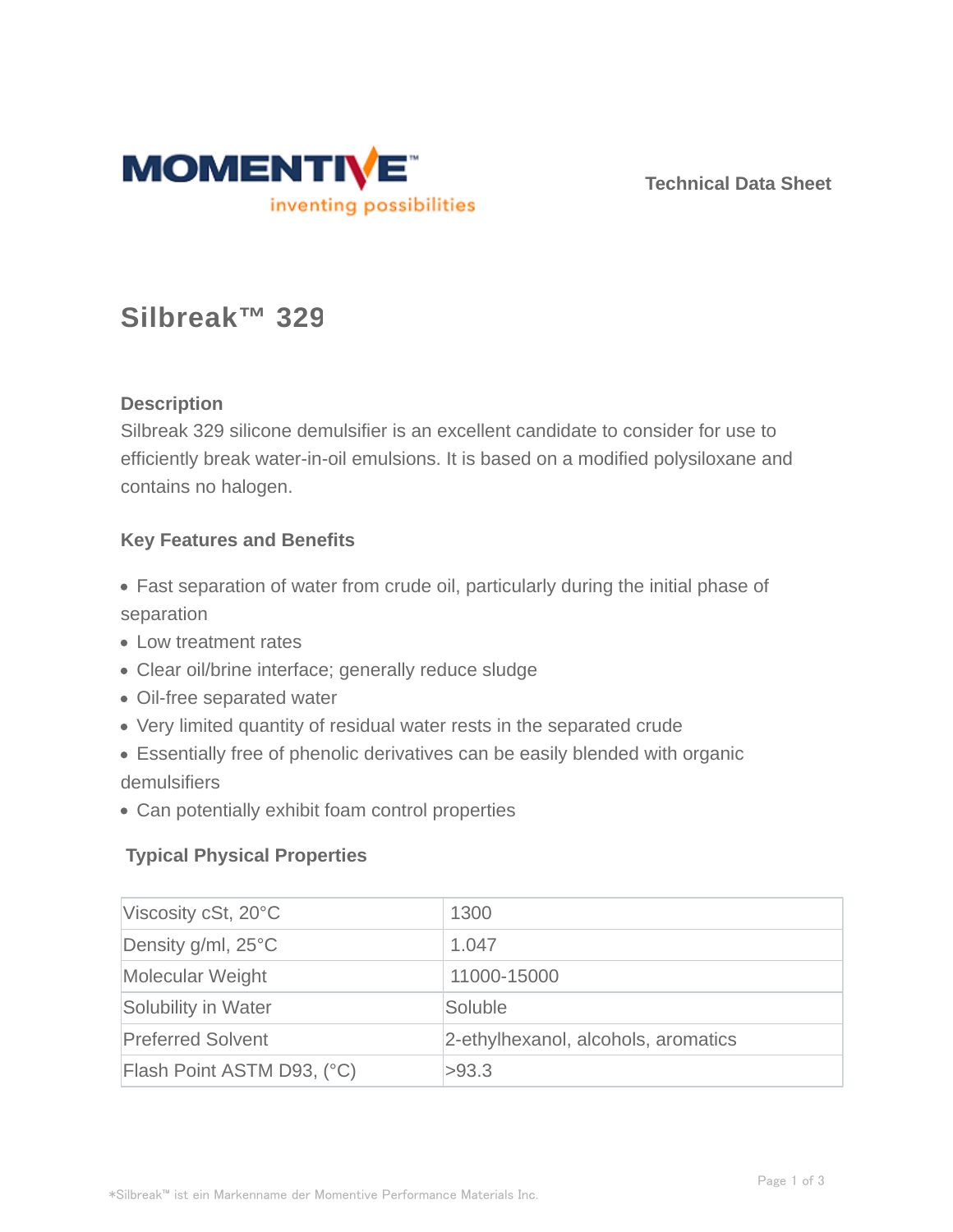Typical data are average data and actual values may vary. Typical data shall not be used as product specifications.

**Patent Status** Standard copy to come

**Product Safety, Handling and Storage** Standard copy to come

**Limitations** Standard copy to come

#### **Contact Information**

Email commercial.services@momentive.com

### **Telephone**

| <b>Americas</b> | <b>Latin America</b> | <b>EMEAI- Europe, Middle</b><br>East, Africa & India | <b>ASIA PACIFIC</b> |
|-----------------|----------------------|------------------------------------------------------|---------------------|
| +1 800 295 2392 | <b>Brazil</b>        | <b>Europe</b>                                        | <b>China</b>        |
| Toll free*      | +55 11 4534 9650     | +390510924300                                        | 800 820 0202        |
| +704 805 6946   | Direct Number        | Direct number                                        | Toll free           |
| Direct Number   |                      |                                                      | +86 21 3860 4892    |
|                 |                      |                                                      | Direct number       |
| *All American   | <b>Mexico</b>        | India, Middle East &                                 | Japan               |
| countries       | +52 55 2169 7670     | <b>Africa</b>                                        | +81 3 5544 3111     |
|                 | <b>Direct Number</b> | + 91 44 71212207                                     | Direct number       |
|                 |                      | Direct number*                                       |                     |
|                 |                      | *All Middle Eastern                                  | <b>Korea</b>        |
|                 |                      | countries, Africa, India,                            | +82 2 6201 4600     |

For literature and technical assistance, visit our website at: www.momentive.com